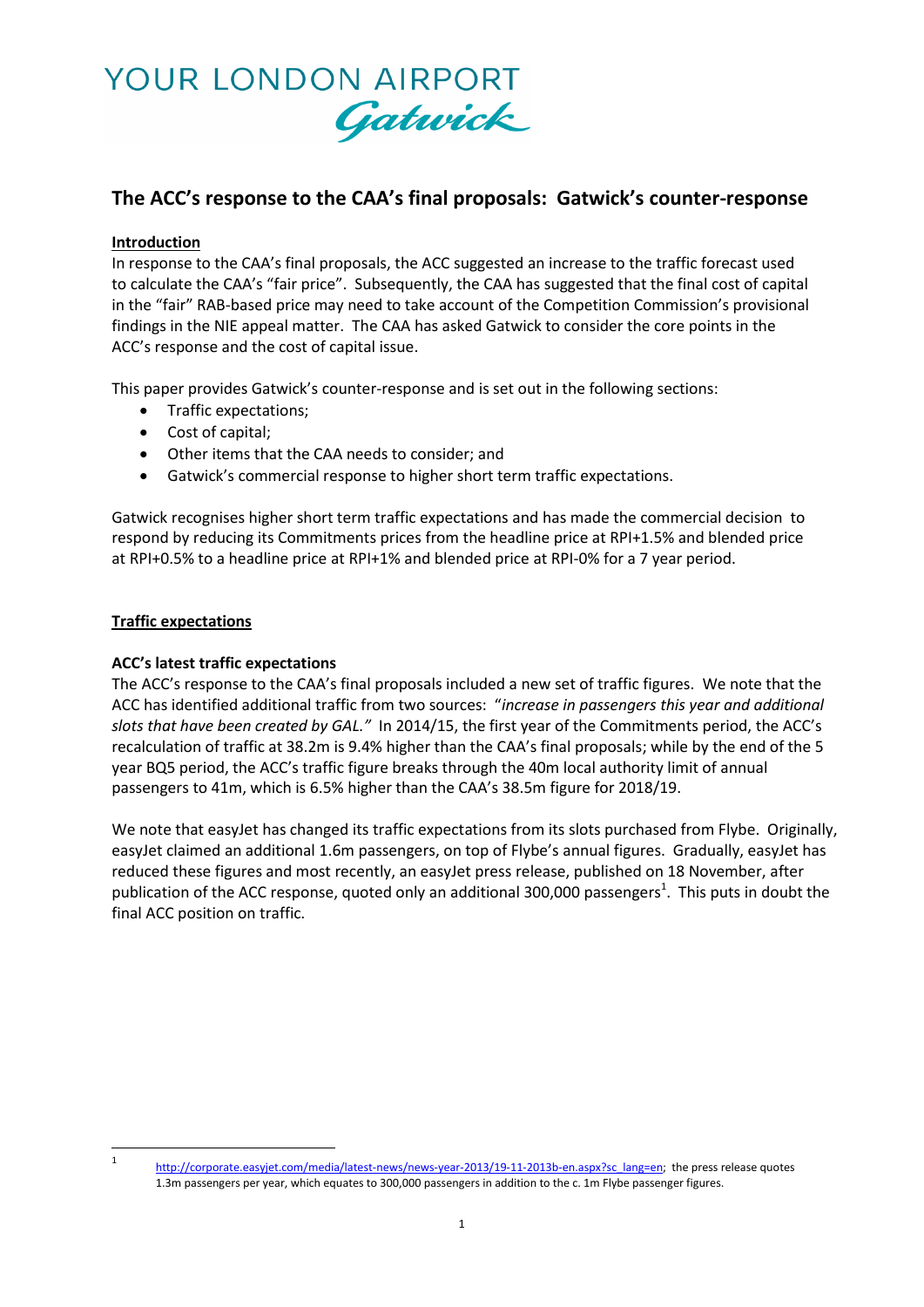

## **Gatwick's reaction to the ACC's traffic expectations**

Clearly, the ACC's figures are exaggerated<sup>2</sup>. We have serious concerns about the CAA adopting the ACC's expectations, for the following reasons:

- Higher short term traffic reflects the advancement of forecasts, not permanently higher traffic;
- Expectations of permanently higher traffic growth are unrealistic;
- Traffic over-optimism has happened before and these mistakes should not be repeated; and
- Airline traffic declarations appear unstable.

*Higher short term traffic reflects the advancement of forecasts, not permanently higher traffic* Gatwick acknowledges that traffic is currently higher than originally expected. As shown in the table below, 2013/14 traffic is expected to increase to 35.2m passengers, which is higher than the CAA's forecast at 34.7m; while our best estimate of 2014/15 shows an increase to 37.3m, ending close to the CAA's final proposals level for 2020/21. This short term growth reflects the advancement of the recovery in traffic by 2 years, against the CAA's final proposals forecast, which anticipated traffic at this level by 2016/17.

| (Passengers) | <b>Latest Gatwick expectation</b> | <b>CAA final proposals</b> | <b>Latest ACC expectation</b><br>(final proposals) |
|--------------|-----------------------------------|----------------------------|----------------------------------------------------|
| 2013/14      | 35.2 <sub>m</sub>                 | 34.7m                      | 35.2m                                              |
| 2014/15      | 37.3m                             | 35.8m                      | 38.2m                                              |
| 2015/16      |                                   | 36.6m                      | 39.0m                                              |
| 2016/17      |                                   | 37.2m                      | 39.6m                                              |
| 2017/18      |                                   | 37.9m                      | 40.3m                                              |
| 2018/19      |                                   | 38.5m                      | 41.0m                                              |

#### **Table: Short term traffic passenger expectations**

Source: CAA's final proposals and ACC response to CAA's final proposals.

We believe that this advancement reflects the current optimism in the economy. Expectations of economic recovery have changed recently with recovery from the recession now expected to advance earlier than previously forecast<sup>3</sup>. However, with weakness in the Eurozone and USA recoveries, long term optimism beyond the current appears significantly uncertain, as reflected in the recent Bank of England analysis.

 $\frac{1}{2}$ Even when easyJet's downward change in stated expectations for additional traffic from its purchased Flybe slots is taken into account.

<sup>3</sup> Optimism from the UK's aviation market is reflected in the Bank of England's growth in GDP forecast for 2014, which was recently uplifted from 2.5% to 2.8%. We note that the Bank did not upgrade the forecast for 2015, compared with its August 2013 position, showing that the Bank expects a short term boost, rather than the economy moving to a sustained higher growth path. Bank of England. *Inflation Report.* 13 November 2013. Page 43.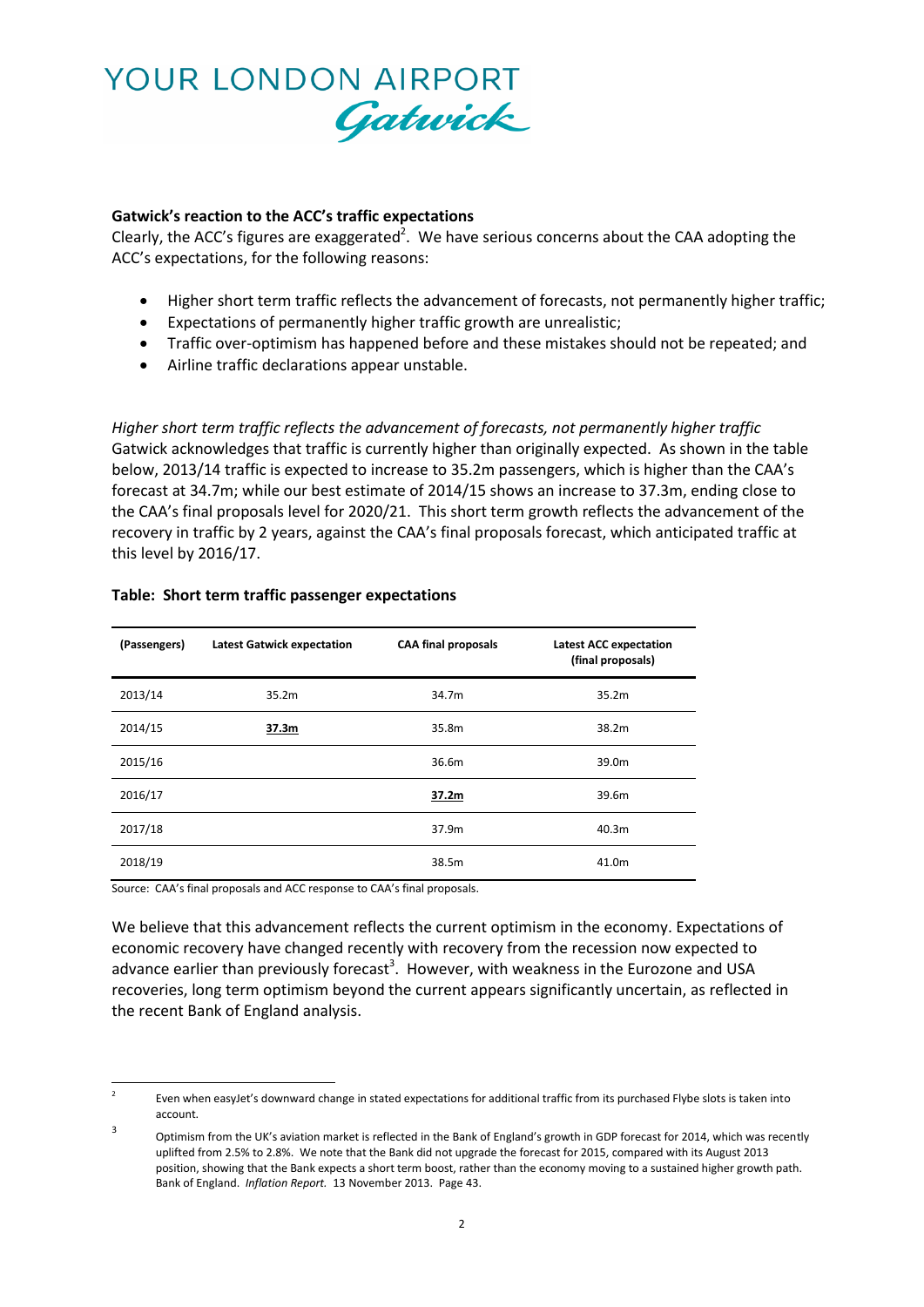

We have recognised the short term advancement of traffic demand and have created extra slots through the ACDM55 project to supply this demand. This project has involved collaborative working with NSL's tower operation and Gatwick's airfield team, as well as partner airlines and ground operators. It has enabled further operational optimisation of the airfield. This long standing project has been discussed with airlines in depth over the last 2 years. The slots are being allocated through the usual ACL process, in compliance with European regulations.

To be clear, ACDM55 has not generated passenger demand – it has created supply to fulfil the demand that earlier than anticipated economic recovery has generated. Therefore, clearly this project does not add to forecast traffic as suggested by the ACC's response to the CAA's final proposals. To do so is effectively to double count the demand and the supply of capacity brought forward to fulfil it.

We can understand from an individual airline's perspective, additional slots becoming available translate into an opportunity to grow its number of flights (and therefore passengers) next year compared to this year. This micro perspective and appears to be reflected in the ACC's calculation of traffic where the effect of slots has been added to an original forecast.

Fundamentally, the airport's perspective is somewhat different. Gatwick's traffic forecasting has been based upon an aggregate assessment of passenger demand for all airlines. In this context, it is untenable to imagine the extra slots would be additive to a demand forecast and, hence, we believe that the ACC's logic is flawed.

However, Gatwick does recognise that traffic recovery has occurred earlier than anticipated and that the provision of slots has enabled this. Therefore, Gatwick has decided to respond through a volunteered reduction in the Commitments framework price, which we discuss later in this paper.

## *Expectations of permanently higher traffic growth are unrealistic*

The ACC believes that traffic will increase next year and will continue to grow at a high rate until the end of the period. After 5 years of the next period, the ACC forecasts an increase of 20% on 2012/13 actual passenger figures to 41m. This figure represents a 15% increase on the 35.6m historic peak of traffic in 2007, at the height of the last economic boom.

We believe that traffic growth at this rate and to the level suggested by the ACC is not achievable at an airport with the same fundamental capacity as in 2007. Traffic at these levels would need to assume that:

 **Competition has no effect:** Such growth at Gatwick would require competitor airports to reduce or maintain their market share. This year, Gatwick will reach its 2007 peak level. Currently, Stansted has only 74% of its 2007 passenger peak levels (which were not even at peak capacity). Similarly, neither London City or Luton have recovered to peak levels. Therefore, these airports have the ability to expand at the expense of Gatwick's growth.

Specifically, now that Stansted is separated from BAA, it has the incentive or ability to compete and grow its passenger traffic. As the CAA has reported, the contracts signed with Ryanair and easyJet imply growth commitments from those airlines to increase their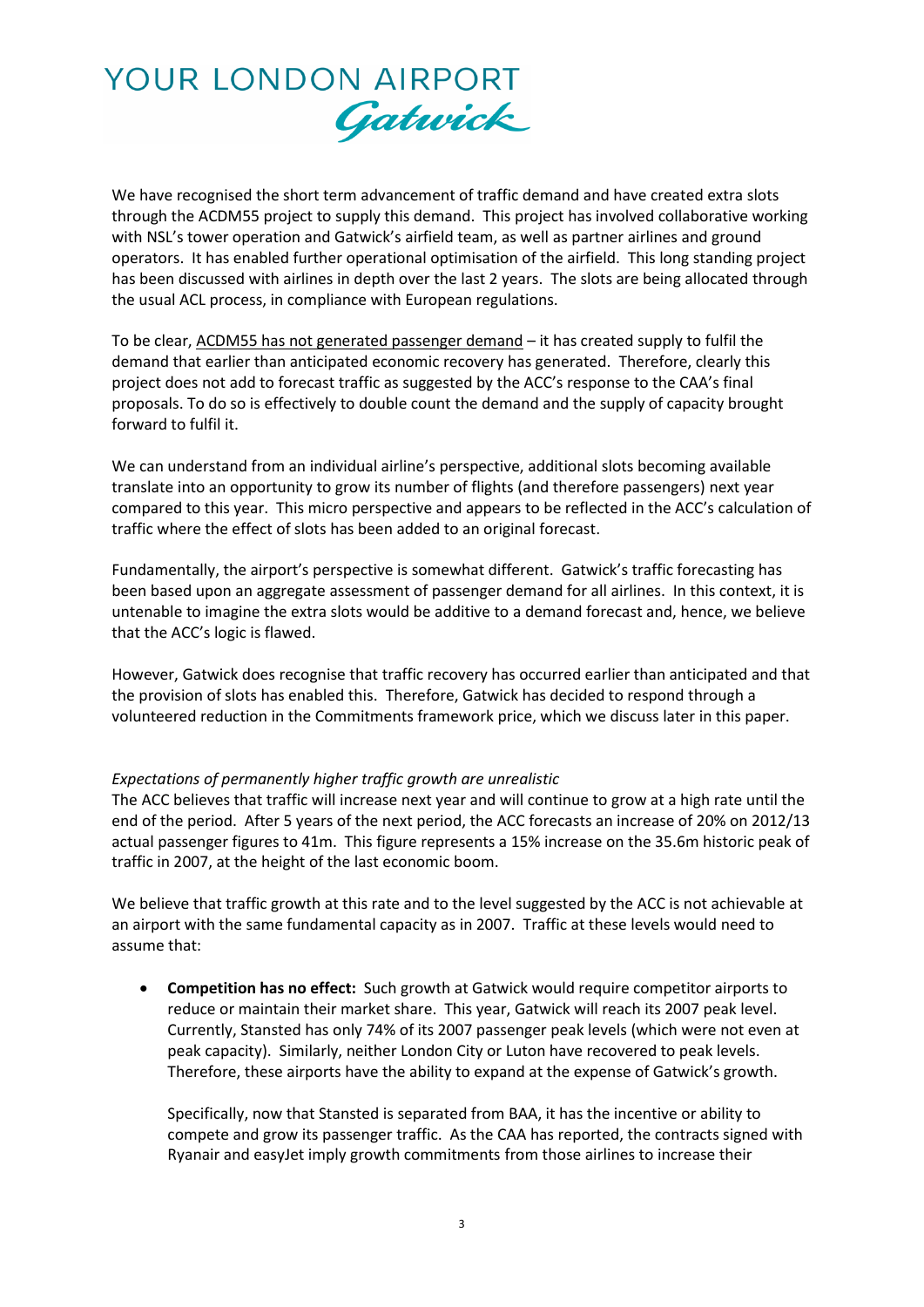

passengers from 16m to over 26m, an increase of 10m passengers<sup>4</sup>. Even then the airport would be well below full capacity and it has capability to pursue other traffic opportunities, at the expense of Gatwick and other competitor airports;

- **Runway capacity is open-ended:** Gatwick is already the busiest single runway operation in the world, with high average load factors. It is not clear whether and how the ACC forecast traffic could be accommodated within capacity, with current airline business models. Equally, we have local planning constraints at 40m passengers, as well as night flying limits, which have been capped at current levels for at least the next 3 years. More generally, it is likely that growing traffic as these constraints increasingly bite will become ever more difficult. The slots available will be less and less attractive. All this suggests that growth will tail off and underlines what has occurred is an advancement of growth rather than an increment to it;
- **Economic growth is unbroken for 7 years:** Currently, it appears that UK economic recovery is advancing earlier than expected. A continued high rate of passenger growth at Gatwick would imply unbroken economic growth in the UK for the next 7 years. Even during periods of unbroken economic growth, year-on-year traffic growth has not been guaranteed, particularly for such long periods.

Gatwick would also need to rely on GDP growth in destination countries from where non-UK passengers originate to grow significantly in the future. The current levels of UK recovery are not experienced in Europe or the US, with significant overall contraction of the economies of Southern Europe since 2008;

- **One-off shocks will not happen:** Since 2001, the aviation industry has suffered three of its most significant shocks, from the 9/11 terrorist attacks in 2001, SARS in 2002/03 and the Eyjafjallajökull eruption in 2010. While these events are discrete and unpredictable, it is foolhardy to assume that no such shocks will occur over the 7 years Commitments period;
- **The industry will not change for 7 years:** The aviation market has seen significant changes in recent years, from the proliferation of European destinations to the development of different business models. Commentators offer differing views about what the future holds for the industry, but what is certain is that the industry will not remain stable. There could be turbulence amongst our airlines with unpredictable consequences for Gatwick's traffic; and
- **Specifically, airline ambitions are fulfilled and there are no adverse developments:** However, we note that some of the innovations upon which traffic growth is predicated are relatively untested – for example, low cost long haul flying. There are also risks around some larger destinations. For example, significant competition on routes like Barcelona has the effect of reducing fares in the short term and thereby encouraging passenger traffic. However, experience of other highly serviced destinations in the past suggests that this may not be sustainable and could result in exit in the medium term, with resulting increased fares and a reduction in traffic. Adverse developments appear to have been the norm.

**<sup>.</sup>** 4

CAA. *Stansted Market Power Assessment: consultation on relevant market developments*. October 2013. Pages 16-17.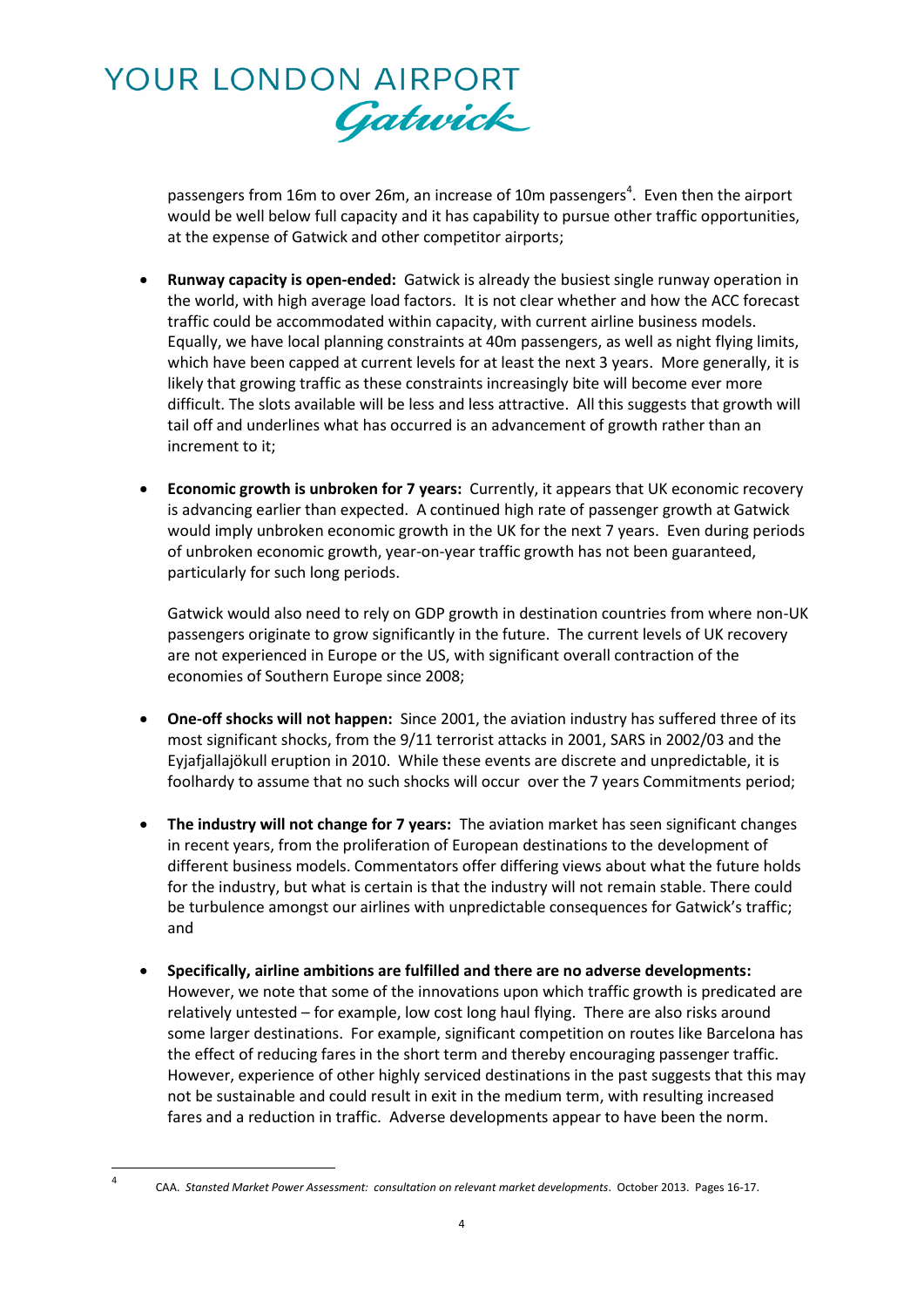

*Traffic over-optimism has happened before and these mistakes should not be repeated* We are concerned that the CAA has been over-optimistic about traffic at the same points in the regulatory reviews for both Q4 and Q5. The figure below shows the CAA's final traffic forecasts used to set price caps in Q4 and Q5 alongside the traffic that in the event materialised.





-<br>5

The figure suggests that at the same points ahead of both Q4 and Q5, the CAA, faced with growing traffic, has opted to extrapolate an over-optimistic trend. On both these occasions, forecast did not materialise, a failing to which the CAA itself drew attention in its first Q6 document<sup>5</sup>. Therefore, it is important for the CAA to factor in the lessons from these episodes.

Source: Gatwick, ACC response to CAA's final proposals, CAA.

CAA. *Review of price and service quality regulation at Heathrow, Gatwick and Stansted airports: Setting the Scene for Q6.* Page 15.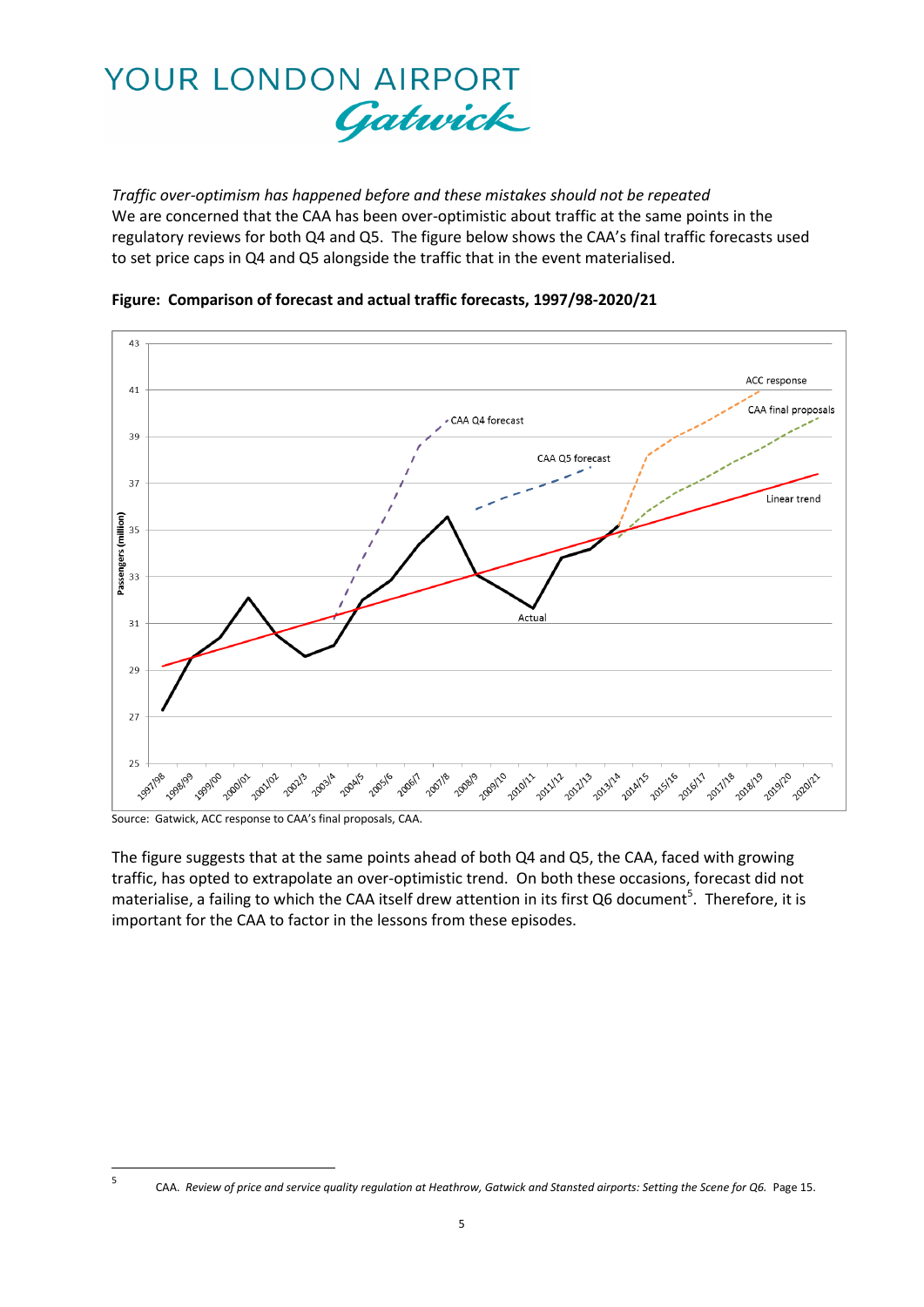# YOUR LONDON AIRPORT Gatwick

# *Airline traffic declarations appear unstable*

We have particular concerns about the unstable nature of the ACC's traffic expectations. We are aware of multiple different indications of future traffic from the airlines. Specifically, we have received conflicting traffic expectations from:

- **The ACC's response to the CAA's final proposals:** The ACC appeared to be speaking with one voice in its response to the final proposals;
- **easyJet has downgraded its forecast of the benefit from Flybe slots:** During the Summer, easyJet reported to both the CAA and Gatwick that it expected to fly 1.6m extra passengers from its purchased Flybe slots. We note that this expectation was reduced in the ACC's response to the CAA's final proposals, although the quantities were not specified in the document. Most recently as noted above, easyJet has reduced these figures again through an easyJet press release published on 18 November, after publication of the ACC response, in which the airline quoted only an additional 300,000 passengers; and
- **The ACC's airlines' commercial declarations for contracting:** We have been discussing commercial contracts with the airlines. As part of these discussions, the airlines have been committing to passenger traffic projections. These figures are commercially confidential but tend to suggest that the commercial expectations of the airlines in aggregate are somewhat more modest than the forecasting conducted by the ACC would suggest. For example, by the end of the 5 year BQ5 period, the ACC reported 41m to the CAA in response to the final proposals, but commercial expectations equal 38.8m, which is similar to the CAA's final proposals level at 38.5m. While we do not necessarily agree with these figures from the airlines, this is an important figure for the CAA to take into account, as it represents the true commercial voices of the airlines, rather than numbers put together for regulatory purposes.

Finally, the CAA needs to consider 'slot jumping' risks to current expectations. In recent years, airlines have employed the tactic of declaring traffic to be used within slots, only to cancel flight schedules shortly before the start of the season. While such 'slot jumping' tactics secure slots for the airlines, it effectively discounts expected passenger numbers from forecasts. The CAA should take this into account when applying airline passenger expectations.

With such unstable figures, we do not believe that the CAA can put a lot of weight of any one of the statements in making its final determination.

## *Overall conclusion on traffic*

Gatwick recognises that the immediate prospects for traffic have improved. In our view this represents an advancement of growth that would have taken place in the later years. To extrapolate from this favourable development to increase overall growth in the period would be to replicate the forecasting errors that the CAA made in the last two reviews and to ignore both the capacity constraints that will increasingly limit growth and the risks from competition and economic circumstances in the UK and Europe. In short, Gatwick faces risks on both the demand and supply sides which need to be factored into any assessment of traffic over the whole of the 7 year Commitments period. The ACC forecast, unfortunately, fails to do this.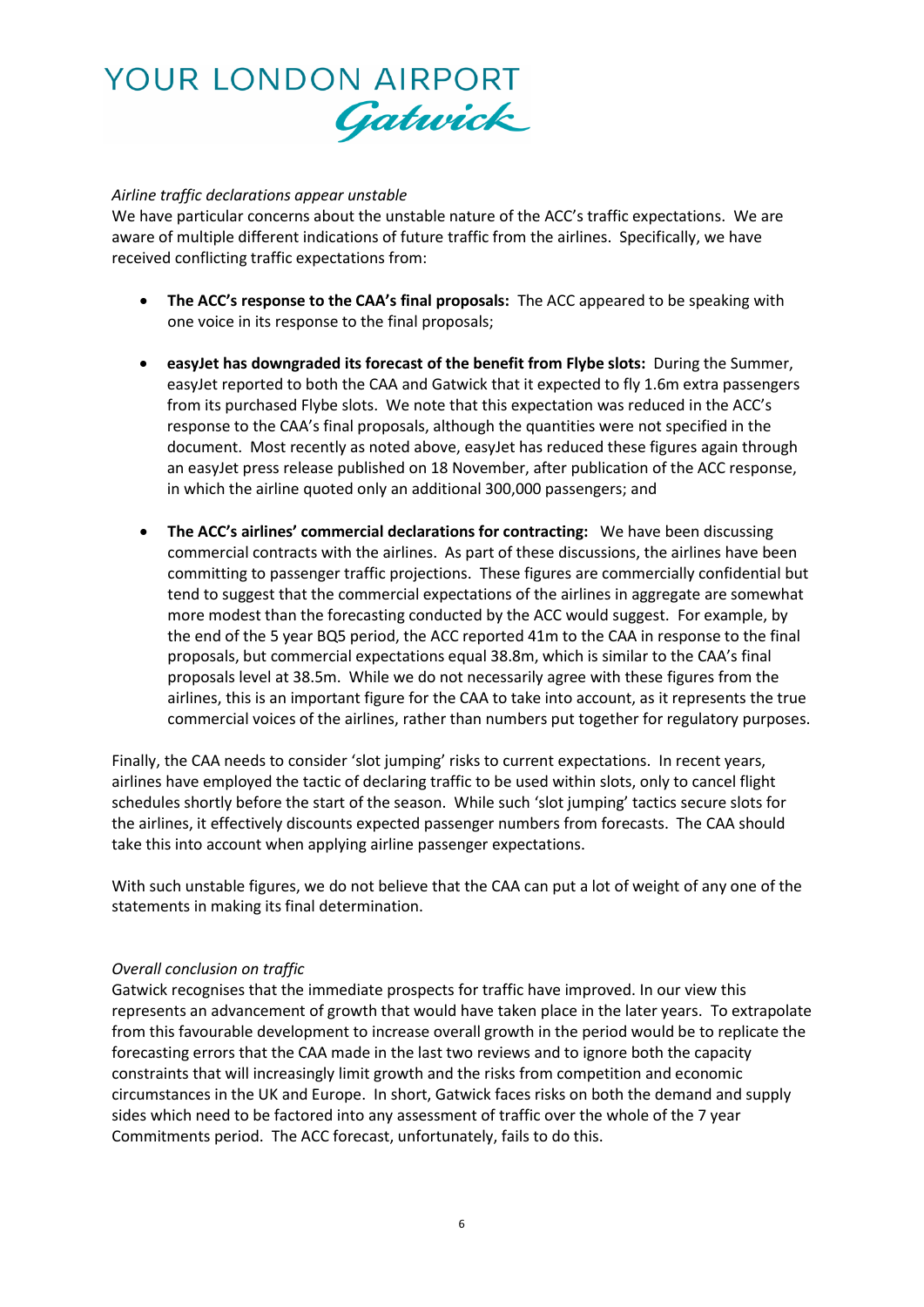# YOUR LONDON AIRPORT Gatwick

# **Cost of capital**

From discussions with the CAA, we are concerned about the ease by which the Competition Commission's provisional findings appear to be replacing the CAA's own consulted calculation. We find this odd because:

- The ranges discussed by the CC and the choice of point estimate are merely provisional and not the final decision. This means that the final outcome could be different following a CC decision and potential appeal/judicial review and it would be premature to make inferences at this stage;
- The CAA has not yet explained what was wrong with its analysis and why it is inferior to the CC's provisional findings –given that both the CC and the CAA had the same data available over the same timeframe;
- The CAA should not necessarily feel fettered by a CC decision. Future Gatwick appeal interactions would be with the CMA, rather than the  $CC - a$  new body, which is able to make up its own mind;
- The NIE provisional finding does not take into account the other points raised in the Gatwick case, relating to the cost of capital calculation. Therefore, the CC would not have relevant points raised by Gatwick to take into account, when it was making its decision in the round;
- Specifically, Ofgem's approach to the CC's NIE provisional findings is somewhat different from the CAA's automatic use of the CC's figures. Ofgem has said that they feel "*it necessary to consult before we can reach a considered evaluation of the methodology we use..."* Ofgem's main document lists at paragraph 3.45 some of the issues it will want to consider including impacts on investment incentives, the potential for greater volatility in periodic regulatory assessments, whether there might be greater regulatory uncertainty. Ofgem identifies that the CC is putting more weight on contemporary market evidence than has been traditional and that the effects of this need to be considered; and
- The CAA has alighted upon the implications of the CC report for the cost of equity but we note that there may also be implications for the treatment of embedded debt where the CC makes a 80/20 assumption of embedded to new debt. In our response to the FPs we pointed out that using the same assumption (0.7) for Heathrow and Gatwick worked against Gatwick given the lesser frequency of its access to market, and it is notable that the CC has now used a higher assumption. We do not, as we have argued on the cost of equity, expect the CAA to adopt this assumption without full consideration and consultation. But if the CC's report is to be considered at this very late stage in the CAA's process it is important that all relevant aspects are taken into account.

Therefore, we believe that the CAA should not re-open the cost of capital from the final proposals position, but if it does, then we would expect the CAA to address our responses in the other aspects of the calculation.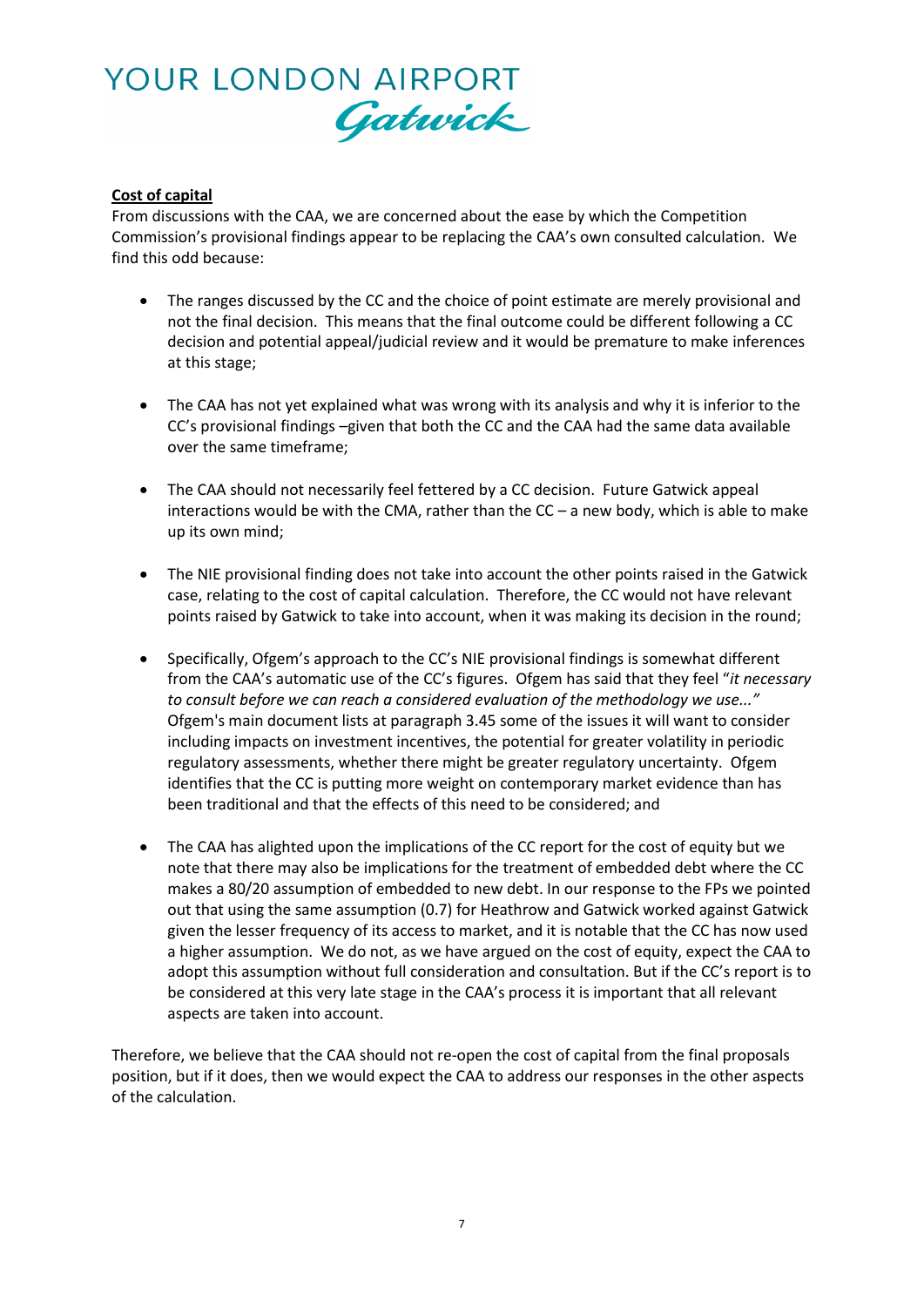

#### **Other items that the CAA needs to consider**

#### **Introduction**

In its response to the CAA's final proposals, the ACC claimed that the CAA's "fair price" was too low. Most of the factors adduced by the ACC have previously been covered by the CAA and its consultants, and as such did not provide new information to the CAA's regulatory review. As the CAA will recognise, Gatwick has been strongly critical of many of the consultant reports and the conclusions that the CAA has arrived at as a result. We do not here go over that ground. We have already dealt with new traffic information but it is incumbent on the CAA also to take account of other new information that has arisen since its final proposals.

In addition, it is necessary for the CAA to correct factual errors that it made in its final proposals. In addition, to each of the points raised against the CAA's "fair price" provided by Gatwick in its response to the final proposals, if the CAA chooses to calculate a RAB-based price cap, then it should take into account:

- 1) **New information:** Relevant factors that have arisen recently;
- 2) **CAA calculative errors in final proposals:** Mistakes made by the CAA, pointed out in our response to the final proposals; and
- 3) **Gatwick's traffic expectations**<sup>6</sup> *.*

#### **Table: Breakdown of factors to be taken into account**

|                                                                     | RAB-based price cap effect on X<br>(7 year price) |
|---------------------------------------------------------------------|---------------------------------------------------|
| 1) New information                                                  |                                                   |
| 2 <sup>nd</sup> runway costs (incl Airports Commission costs +£20m) | $+0.26$                                           |
| $\propto$                                                           | $+0.28$                                           |
| Adding impact of CAA Aviation Security Charge                       | $+0.08$                                           |
| $\mathsf{\times}$                                                   | $+0.04$                                           |
|                                                                     | $+0.66$                                           |
| 2) CAA errors in the final proposals                                |                                                   |
| Error in pay rate saving (+£2m opex p.a.)                           | $+0.16$                                           |
| Revenue passenger elasticity (-4.5m revenue p.a.)                   | $+0.37$                                           |
| Commutation indexation and recovery period                          | $+0.31$                                           |
| Inconsistent Pension Treatment between Gatwick and Heathrow         | $+0.41$                                           |
| Speed of wage cuts                                                  | $+0.49$                                           |
|                                                                     | $+1.74$                                           |

We understand from discussions with the CAA that the regulator has agreed to consider these factors, if it re-considers any area of the RAB-based price.

<sup>—&</sup>lt;br>6

Taking into account the secondary effects on opex and commercial revenue.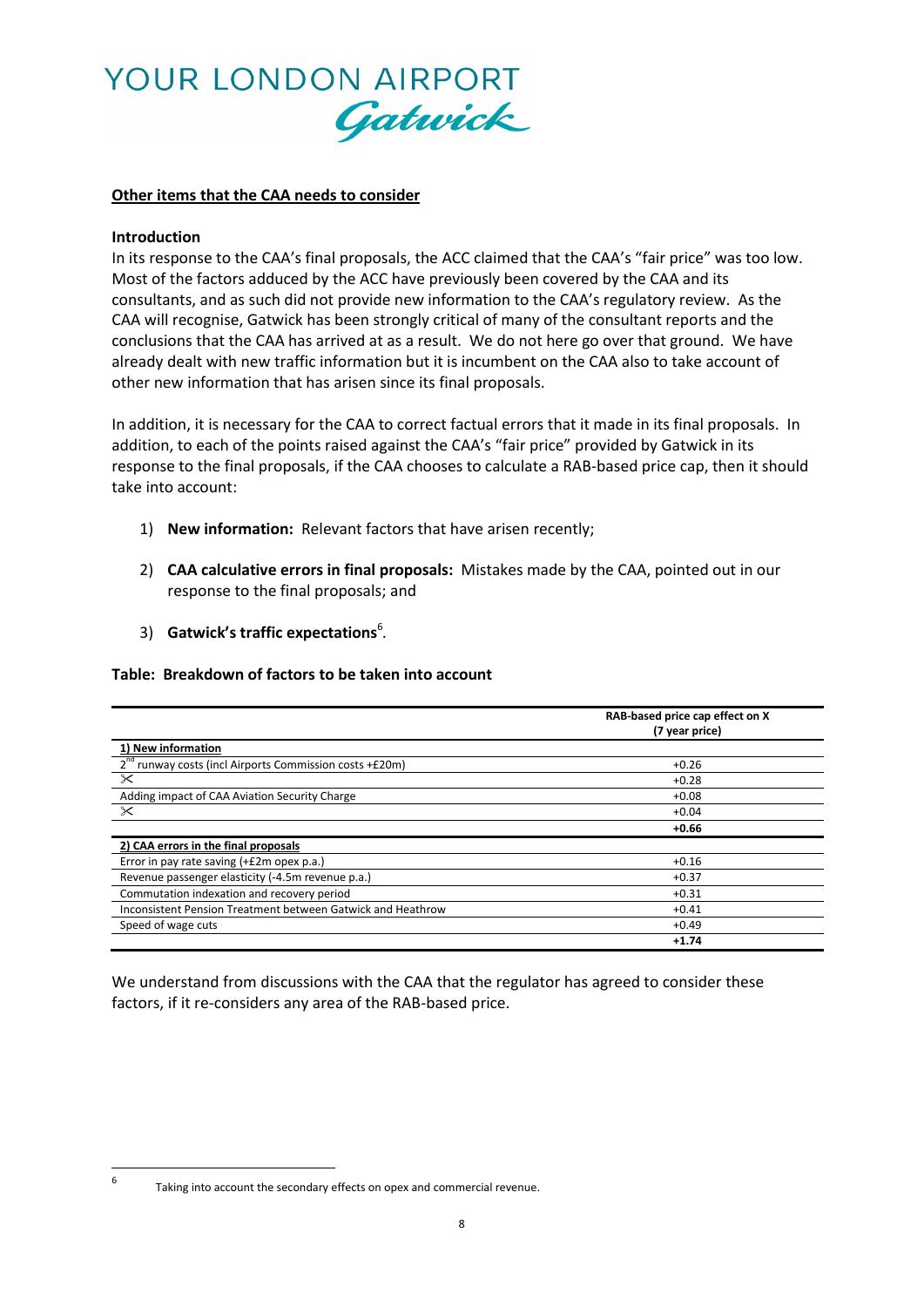

# *1) New Information*

# *a) 2nd runway costs (incl Airport Commission costs +£20m)*

This is the combined cost of £10m in 2014/15 and £10m in 2015/16 for the purpose of the Davies Commission. This is in excess of the amounts previously discussed in Gatwick's business plans. We are happy to discuss the requirements of engaging with the Davies Commission, but the CAA should not ignore these costs.

*b)*

# *c) Adding impact of CAA Aviation Security Charge*

This is the approximate impact of the new CAA's aviation security charge. The details of the CAA's proposed charges were published 22 November 2013.

d)  $\mathcal{X}$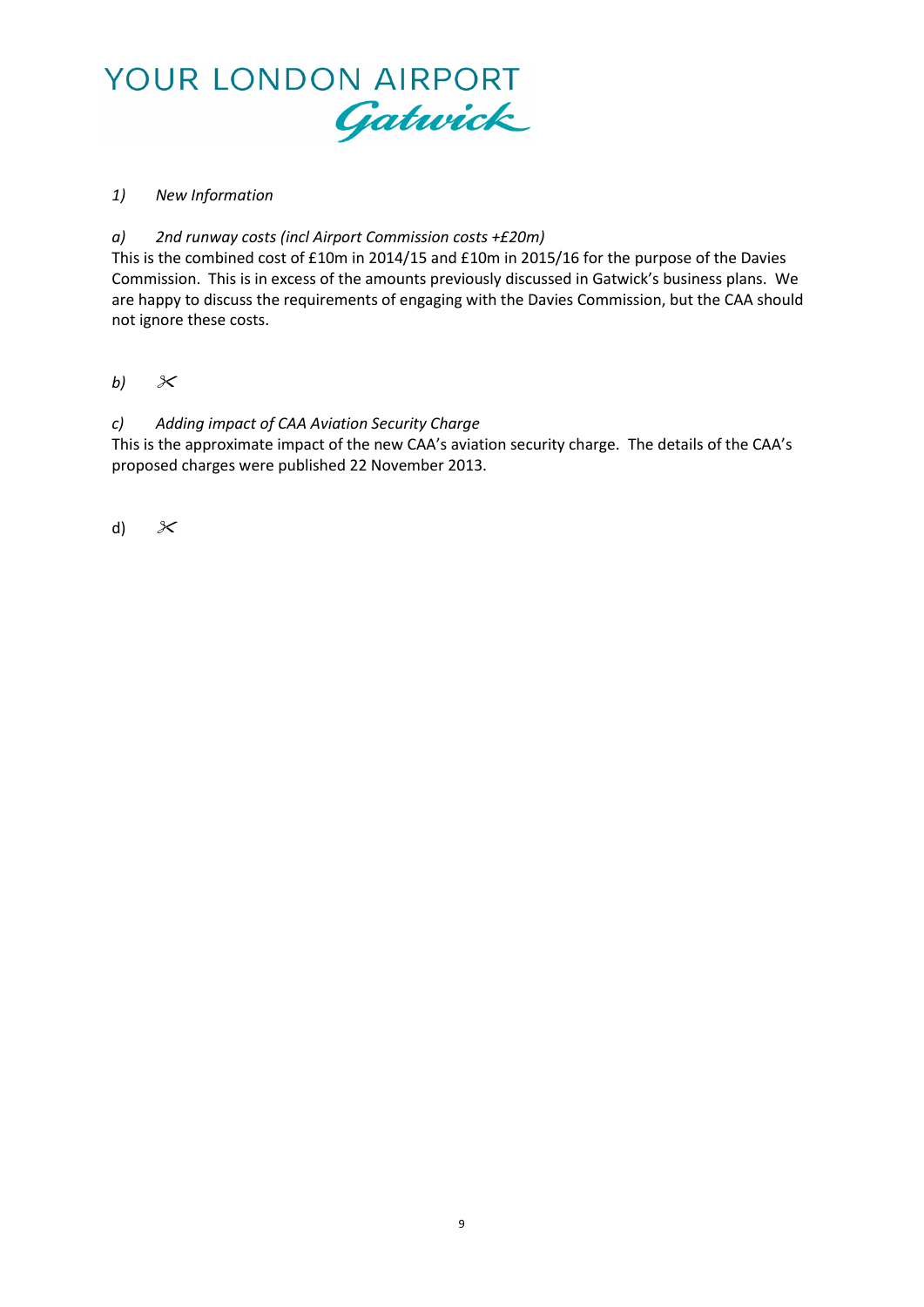

# *2) CAA calculative errors in the final proposals*

# *a) Error in pay rate saving (+£2m opex p.a.)*

The CAA has not accounted fully for our staff cost projection. The efficiencies have been calculated using a gross staff costs that contains headcount that is subsequently capitalised (£140.5m). This is an error. The CAA should have used the net staff costs figure (£119.6m).

£140.5 million for 2011/12 is our gross staff costs pre-capitalisation of staff and contractor costs associated with the capital investment programme. These costs are subsequently capitalised under the opex line item – 'other costs'. We have provided a table to clarify this point:

| (2011/12 prices)                  | 2011/12<br>(fm) | <b>Notes</b>                                                                                           |
|-----------------------------------|-----------------|--------------------------------------------------------------------------------------------------------|
| Staff Costs <a></a>               | 140.5           | Gross staff costs including staff and contractor costs associated with capital investment<br>programme |
| Other Costs <b></b>               | (20.9)          | Capitalisation of staff and contractor costs, recorded as a subset of "Other Costs"                    |
| Net Staff Costs <a> - <b></b></a> | 119.6           | Net staff costs                                                                                        |

Source: Gatwick.

Net staff costs of £119.6m can be cross-referenced to our January Business Plan, where we presented a number of £126.7m in 2013/14 prices for our staff costs (page 121, Chapter 11 – Operating costs). This number can be converted to a nominal figure as follows: £126.7 \* 0.944 = £119.6m.

# *b) Revenue passenger elasticity (-4.5m revenue p.a.) 7*

In taking SDG's revenue per passenger projections and adjusting for a new passenger forecast, the CAA is implicitly acknowledging that all three areas of retail, car parks and property are directly proportional to passenger numbers. Given the extent to which the CAA has raised its passenger projections above Gatwick's forecasts, this assumption is too crude and leads to a material overstatement of Gatwick's revenue. We look at each of the commercial areas in order of materiality:

 **Retail:** Retail consists of a wide range of categories and has a large set of revenue drivers. Some drivers are directly linked to terminal passenger throughput; others are indirectly linked to passenger numbers and therefore less sensitive to changes. Advertising and telecoms revenue, for example, would fall into the latter bracket. It is therefore incorrect to consider passenger-revenue elasticity at a total retail level, as the CAA has done in its Final Proposals. Another example of where this blanket assumption is inappropriate is in our bureau category. In our business plan, we argued that income would fall short of the minimum guarantee set in the new Moneycorp contract and therefore our business plan reflected this minimum income arrangement. Even with the CAA's higher passenger

 $\overline{a}$ 7

These are set out in detail on page 55 of our response to the final proposals.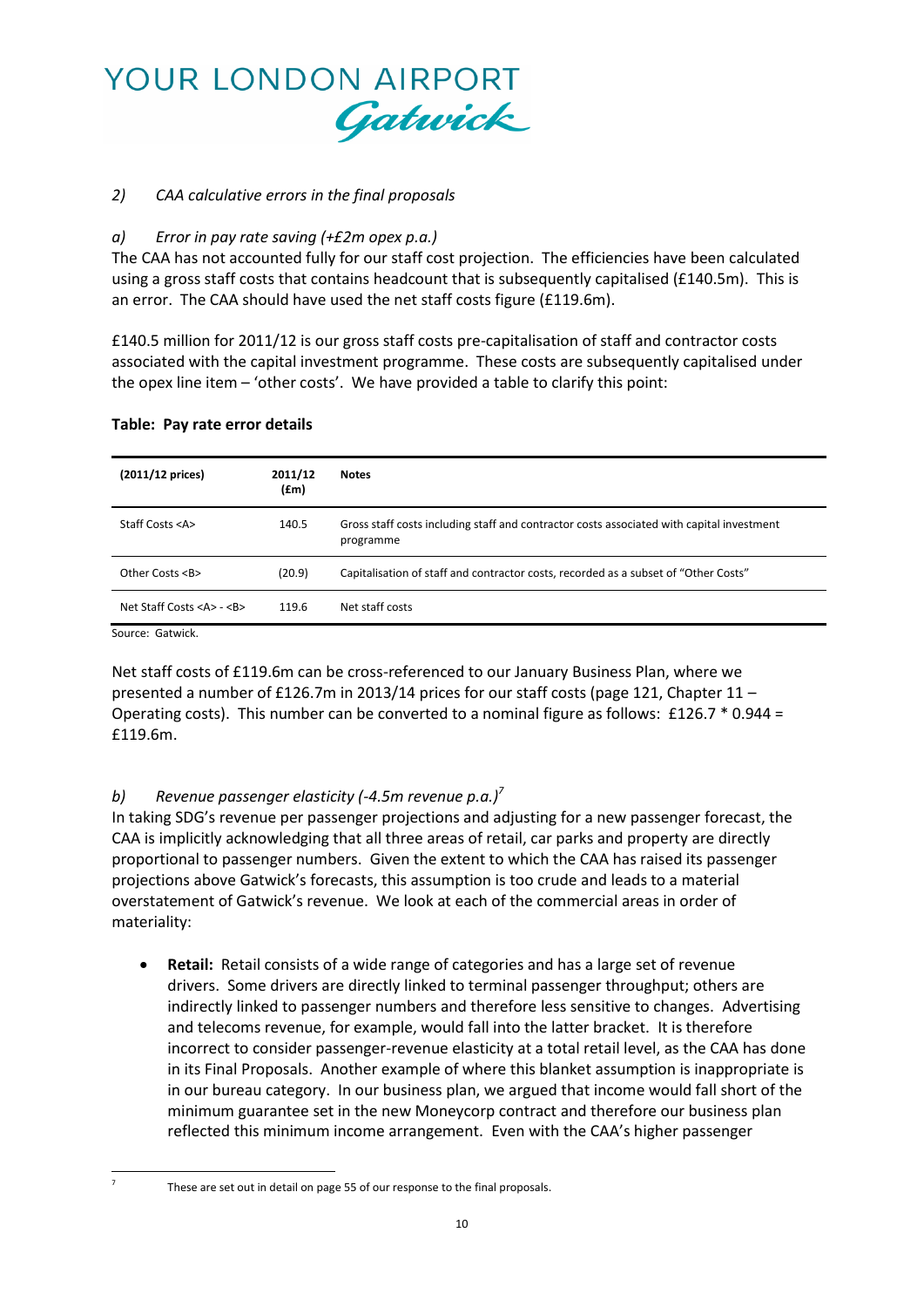# YOUR LONDON AIRPORT Gatwick

assumption, it is likely sales would not exceed this minimum. It is therefore incorrect to project additional bureau revenue as a result of additional passenger numbers. Similarly, retail categories such as WDF and specialist shops are very sensitive to the mix of EU to non-EU sales. As well as this, car rental and taxis are sensitive to the mix of non-UK originating passengers. As the CAA has not provided the mix of those passengers incremental to Gatwick's plan, we do not believe the CAA can correctly conclude that retail revenue will rise directly in line with passengers. Overall, the adoption of this over simplistic assumption poses an £8m risk to Gatwick over the 5 year period;

- **Car Parks:** Given Gatwick's passenger projections, and the challenges of delivering a positive return within the BQ5 period due to capacity only being needed in the peak summer months, our final BQ5 car parks plan did not include any new capacity projects. It should be noted that our car parks are now essentially full over the peak summer months and as a result there is no opportunity to grow volumes. Our analysis indicates that, while it is possible to manage the mix of business to grow average yields during this period, this will only realise half the revenue growth compared to a straightforward volume growth scenario. This represents a further downside risk to Gatwick's BQ5 business plan of £3.0m over the 5 year period, which was not captured either in our business plan or the SDG report. As we have previously argued, our plan included a balanced mix of both upside and downside risk. On the basis of the CAA's passenger projection, this downside risk would continue to grow to an unacceptable level of £7.0m over the 5 year period; and
- **Property**: Both the CAA and SDG have themselves acknowledged that only an indirect relationship exists between property revenue and passengers. The CAA stated most conclusively in its own analysis on p336 of its consultation document on 'Gatwick Market Power Assessment – May 2013' that there is a zero per cent sensitivity of property revenue to passengers. SDG also acknowledge in paragraph 2.161 of their final report on the assessment of Gatwick Commercial Revenue (Stage 3) that there is a weak link between property revenue and passengers, and property revenue was presented in their report on a per-passenger basis for comparative purposes only. Gatwick would argue that for each of the individual sectors of property – offices, CIP, airfield, industrial and hotels – there are much greater forces than pure passenger numbers that drive revenue. In the example of hotel revenue, which is circa 3% of Gatwick's property revenue, revenue above the minimum guarantee level will be driven by the extent of competition within the off and on airport hotel sector. Likewise, office accommodation will be driven by external market demand, and only in a small part by new airlines, which are themselves only associated with part of the revenue growth. In the case of CIP revenue, this will be driven by airline type and customer mix. Gatwick therefore believes there is only a very limited sensitivity of property revenue to passenger volume and this tends to zero when considering impacts in the short to medium term. Therefore, the CAA should lower its property revenue assumptions by £7.5m over the aggregate BQ5 period.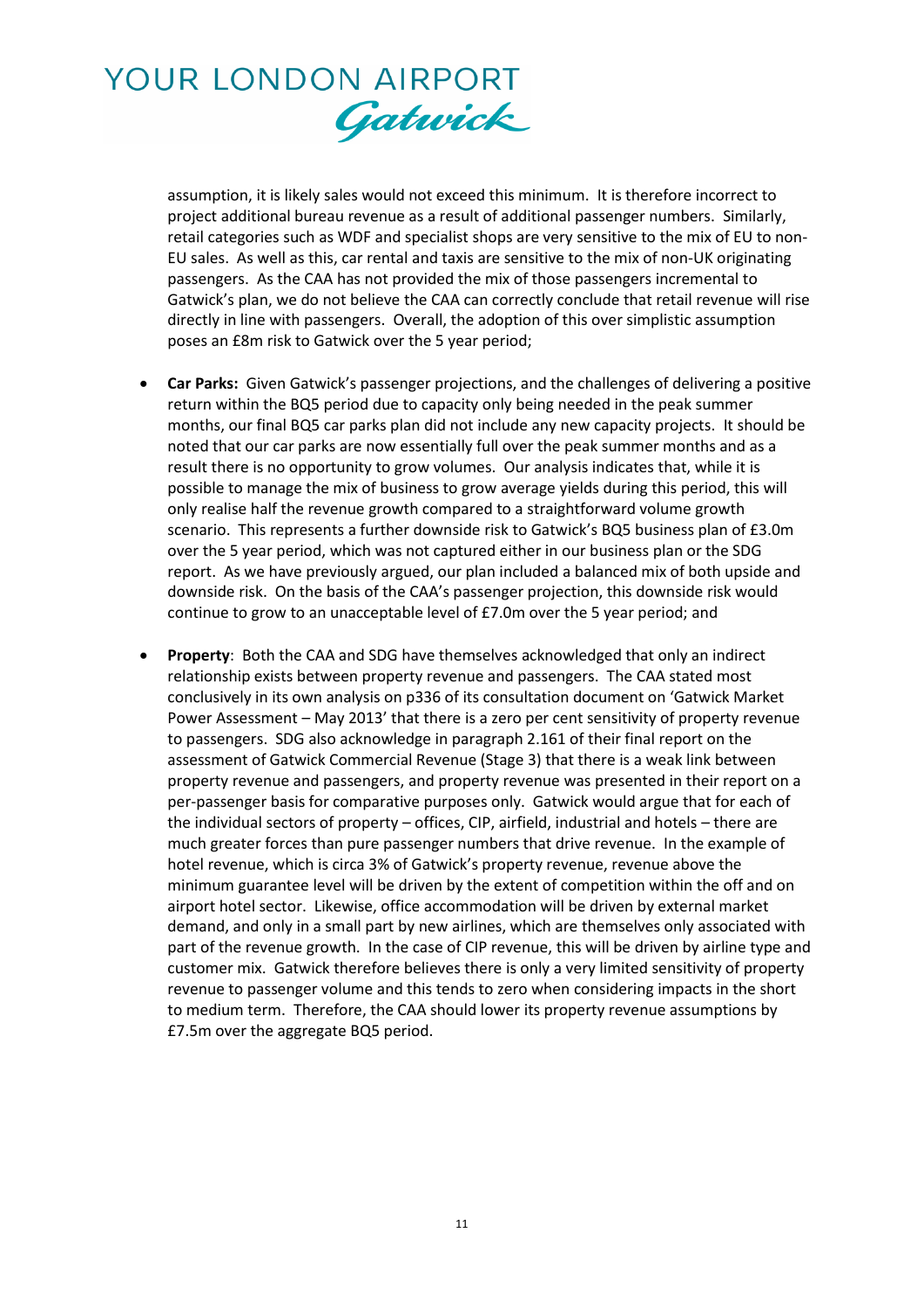

# *c) Commutation indexation and recovery period*

We request two changes to the accounting for the pension commutation payment:

- **Indexation:**The commutation payment included in the CAA's calculation of Gatwick's opening RAB is incorrect. The payment was made in 2010 and should be adjusted for inflation to 2011/12 prices (i.e. consistent with the methodology applied to all other elements of the RAB calculation). Therefore, the commutation payment value per Gatwick's opening RAB should be £112.5m. This will also require the depreciation allowance (see below) to be adjusted accordingly; and
- **Recovery period:**Second, the CAA's final proposals increase Gatwick's depreciation allowance by £7m for 15 years to reflect the inclusion of the commutation payment in the RAB. The CAA's justification for this 15 year period is *"…to account for the size of the payment…"*. However, scale is not an appropriate basis for a recovery policy. The airport had proposed previously that it should be allowed to recover this asset over a 10 year period from the time the payment was made. This is in line with the normal period over which a company would fund a pension deficit and is a more appropriate basis for recovery than suggested by the CAA. As part of the RAB methodology, there should also be an interest adjustment based on Gatwick's cost of capital, for amounts unrecovered since the payment date.

# *d) Consistent treatment of pension between Gatwick and Heathrow:*

As we set out in our response to the final proposals, the CAA is treating pensions at Gatwick and Heathrow inconsistently without explaining the difference. This is despite both airports' pension arrangements having originated in the same legacy BAA arrangements. This inconsistency takes two parts:

- An allowance of 20% contribution rate at Gatwick compared to 24% at Heathrow without any justification of the difference; and
- Inconsistent treatment of deficit payments by not taking into account more up to date information at Gatwick while doing so at Heathrow, without explanation.

# *e) Speed of wage cuts*

The speed at which the CAA has projected the cuts on wages in its final proposals limits the savings to the already very stretching scenario 1 and scenario 2 as set out on page 38 and 39 of our response to the final proposals. The speed of the cuts is not reasonable and should be reviewed, particularly in the light of the current positive ballot for union staff strike. We urge the CAA to re-consider its projection.